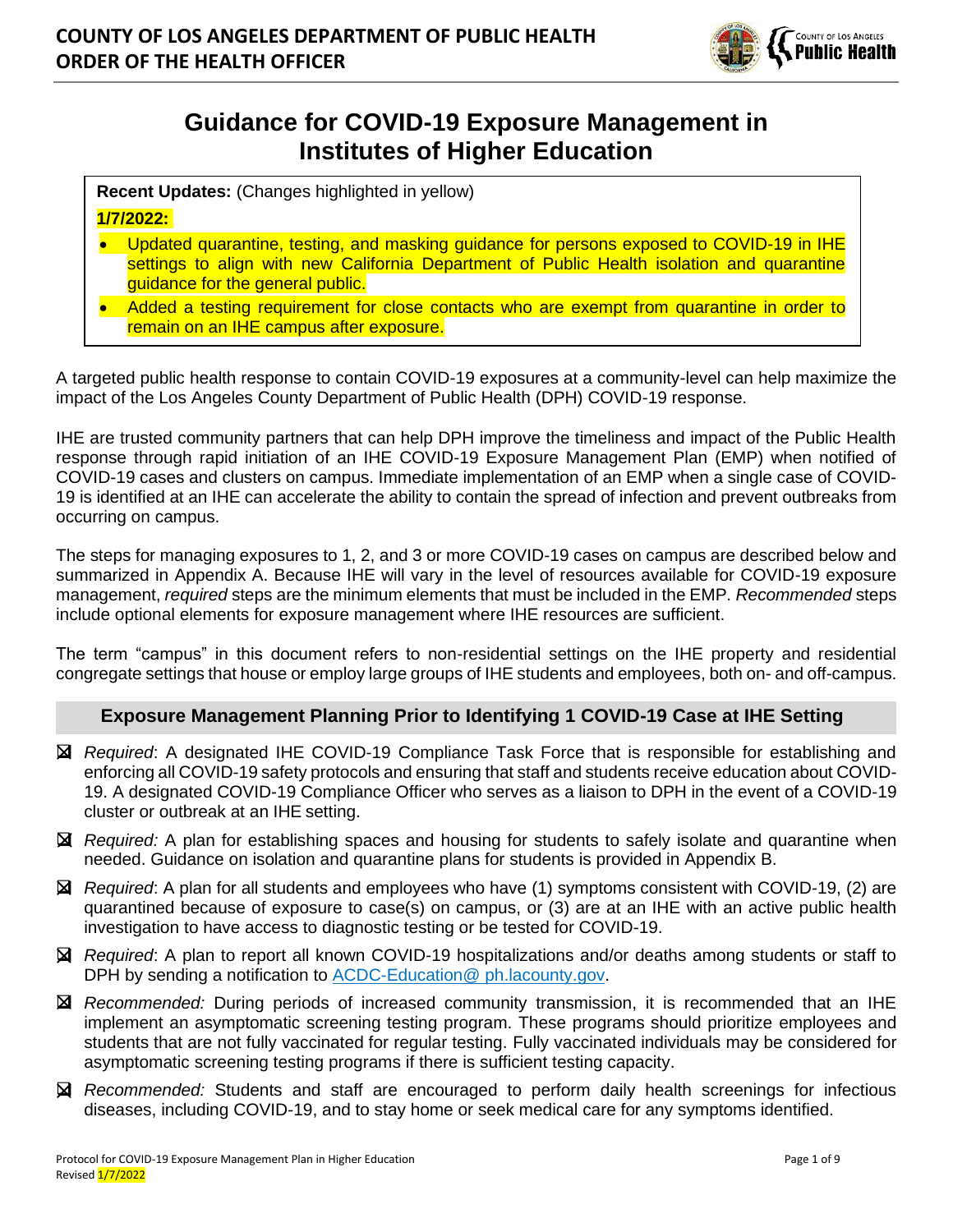

## **Exposure Management for 1 COVID-19 Case at IHE Setting**

- ❑ *Required*: After identifying 1 confirmed COVID-19 case (student or employee), IHE Compliance Task Force instructs the case to follow Home Isolation Instructions for COVID-19 [\(ph.lacounty.gov/covidisolation\)](http://publichealth.lacounty.gov/acd/ncorona2019/covidisolation/). NOTE: a confirmed COVID-19 case is an individual who has a positive COVID-19 test. Per isolation instructions, cases should wear a mask indoors and outdoors for 10 days. NOTE: there are some people who should not wear a mask. See [Who should not wear a mask](http://publichealth.lacounty.gov/acd/ncorona2019/masks/#notwear) and Special considerations for persons with [communication difficulties or certain disabilities.](http://publichealth.lacounty.gov/acd/ncorona2019/masks/#specialconsiderations)
- ❑ *Required*: IHE Compliance Task Force informs the case that DPH will contact the case directly through the DPH Case and Contact Investigation Program to collect additional information and issue the Health Officer Order for Case Isolation.
- ❑ *Required*: IHE Compliance Task Force must notify DPH of (1) students and staff with confirmed COVID-19 who were on campus at any point within the 14 days prior to the illness onset date and (2) persons at the IHE who were exposed to the infected person during the infectious period. The illness onset date is the first date of COVID-19 symptoms or the COVID-19 test date, whichever is earlier. If the IHE is reporting cases among students or staff who were not on campus but live nearby in off-campus residences, reporting should be limited to students or staff who had interacted with other students or staff from the IHE within the 14 days prior to the illness onset date.
	- A case is considered to be infectious from 2 days before their symptoms first appeared until they are no longer required to be isolated (i.e., no fever for at least 24 hours without the use of medicine that reduces fever AND other symptoms have improved AND at least 10 days have passed since symptoms first appeared). A person with a positive COVID-19 test but no symptoms is considered infectious from 2 days before their test was taken until 10 days after their test.
	- A person is considered to have been exposed to a case during the infectious period if at least one of the following criteria are met:
		- o Being within 6 feet of the infected person for a total of 15 minutes or more over a 24-hour period.
		- $\circ$  Having had unprotected contact with the infected person's body fluids and/or secretions of a person with confirmed COVID-19 (e.g., being coughed or sneezed on, sharing utensils or saliva, or providing care without using appropriate protective equipment).
		- $\circ$  NOTE: Exposures will be reviewed by Public Health to assess which persons need to quarantine including the possibility of quarantining people beyond named close contacts if exposures cannot be ruled out.
	- Secure online reporting is the preferred method for notifying DPH of COVID-19 exposures and can be done on a computer or mobile device with access to the secure web application: [http://www.redcap.link/lacdph.educationsector.covidreport.](http://www.redcap.link/lacdph.educationsector.covidreport) If online reporting is not possible, reporting can be done manually by downloading and completing the [COVID-19 Case and Contact](http://publichealth.lacounty.gov/acd/Diseases/EpiForms/COVID_OBlinelist_Education_Sector.xlsm)  [Line List for the Education Sector](http://publichealth.lacounty.gov/acd/Diseases/EpiForms/COVID_OBlinelist_Education_Sector.xlsm) and sending it to [ACDC-Education@ph.lacounty.gov.](mailto:ACDC-Education@ph.lacounty.gov) All case notifications should be submitted within 1 business day of being notified of the case
- ❑ *Required*: Students and employees that are identified to have had an exposure to the case on campus are notified by the IHE Compliance Task Force through a letter or other communication strategies. A Campus Exposure Notification letter template is available at: [COVID-19 Template Notification Letters for Education](http://publichealth.lacounty.gov/acd/Diseases/EpiForms/COVID_TemplateNotificationLetters_Educational_Settings_IHE.docx)  [Settings.](http://publichealth.lacounty.gov/acd/Diseases/EpiForms/COVID_TemplateNotificationLetters_Educational_Settings_IHE.docx) The notification of exposure should include the following messages:
	- Requirements for close contacts who are not exempt from quarantine
		- o The following close contacts are required to quarantine:
			- o Persons who are not [fully vaccinated\\*](http://publichealth.lacounty.gov/acd/ncorona2019/vaccine/fullyvaccinated/), OR
			- Persons who are fully vaccinated and [booster-eligible](http://publichealth.lacounty.gov/media/Coronavirus/docs/vaccine/VaccineEligibilitySummaryTable.pdf) but have NOT yet received their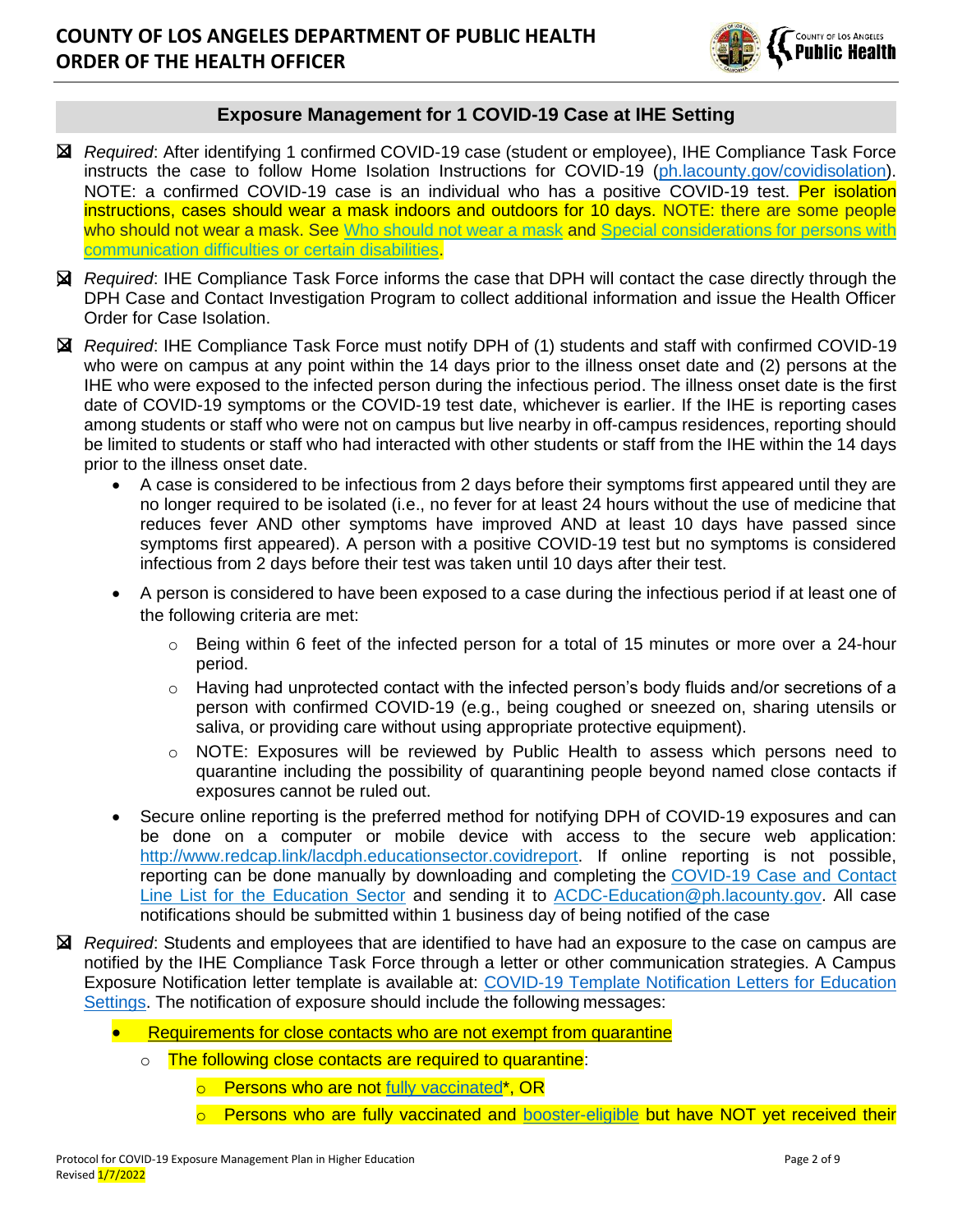

#### booster dose.

\*Includes persons previously infected with SARS-CoV-2, including within the last 90 days.

- $\circ$  Close contacts who are required to quarantine must self-quarantine (stay in their home or another residence, separate from others) and monitor for symptoms as outlined in [Quarantine](http://publichealth.lacounty.gov/acd/ncorona2019/covidquarantine/)  [and Other Instructions for Close Contacts.](http://publichealth.lacounty.gov/acd/ncorona2019/covidquarantine/) As long as symptoms of COVID-19 are not present they may end quarantine either:
	- $\circ$  After 10 full days have passed from their last known contact to the infectious case (as defined above). Activities may resume starting on Day 11 provided they are asymptomatic.
	- $\circ$  After 5 full days have passed from their last known contact to the infectious case if they have a negative viral test result from a specimen collected on Day 5 from the date of last exposure to the case. Activities may resume starting on Day 6. The test must be an FDA-authorized viral COVID-19 test (e.g., NAAT or Antigen test); a negative test result from an FDAauthorized Over-the-Counter test is acceptable for testing out of quarantine. If the test is positive, follow Home Isolation Instructions for COVID-19 [\(ph.lacounty.gov/covidisolation\)](http://publichealth.lacounty.gov/acd/ncorona2019/covidisolation/). Exposed persons who were previously infected with SARS-CoV-2 within the past 90 days should test using an Antigen test.
	- $\circ$  Regardless of when quarantine ends, close contacts must continue to monitor their health and upgrade their masks for 10 days from the date of last exposure: adults should wear a surgical grade (also referred to as medical procedure) mask or higher level personal protective equipment (PPE) such as a KN95 of N95 respirator mask; children aged 24 months and older should wear a non-cloth mask of multiple layers of non-woven material with a nose wire. Masks must be worn at all times when around others both indoors and outdoors, except with eating or drinking. NOTE: there are some people who should not wear a mask. See [Who](http://publichealth.lacounty.gov/acd/ncorona2019/masks/#notwear)  [should not wear a mask](http://publichealth.lacounty.gov/acd/ncorona2019/masks/#notwear) and Special considerations for persons with communication [difficulties or certain disabilities.](http://publichealth.lacounty.gov/acd/ncorona2019/masks/#specialconsiderations) Refer to the Los Angeles County Department of Public Health [COVID-19 Masks](http://publichealth.lacounty.gov/acd/ncorona2019/masks/) page for latest guidance on masking. If symptoms develop, test using an FDA-authorized viral COVID-19 test and stay home. If the test is positive, follow Home Isolation Instructions for COVID-19 [\(ph.lacounty.gov/covidisolation\)](http://publichealth.lacounty.gov/acd/ncorona2019/covidisolation/). Note: exposed persons who were previously infected with SARS-CoV-2 within the past 90 days should test with an Antigen test.
- Requirements for close contacts who are exempt from quarantine
	- $\circ$  The following close contacts are not required to quarantine provided they remain asymptomatic:
		- o Persons who are boosted; OR
		- o Persons who are [fully vaccinated](http://publichealth.lacounty.gov/acd/ncorona2019/vaccine/fullyvaccinated/) but not yet booster-eligible
	- $\circ$  In order to remain in the IHE campus, close contacts who are exempt from quarantine are required to test. At a minimum, the test specimen must be collected on Day 5 after the date of last exposure. However twice a week testing is strongly recommended, with the first test specimen collected immediately after being notified of the exposure and the second test specimen collected on Day 5 after the date of last exposure. The test must be an FDAauthorized viral COVID-19 test (e.g., NAAT or Antigen test); use of an FDA-authorized Overthe-Counter test is acceptable for this testing requirement.
- In addition, they must monitor for symptoms and upgrade their masks for 10 days from the date of last exposure: adults should wear a surgical grade (also referred to as medical procedure) mask or higher-level PPE such as a KN95 of N95 respirator mask; children aged 24 months and older should wear a non-cloth mask of multiple layers of non-woven material with a nose wire. Masks must be worn at all times when around others both indoors and outdoors, except with eating or drinking. NOTE: there are some people who should not wear a mask. See Who should not wear a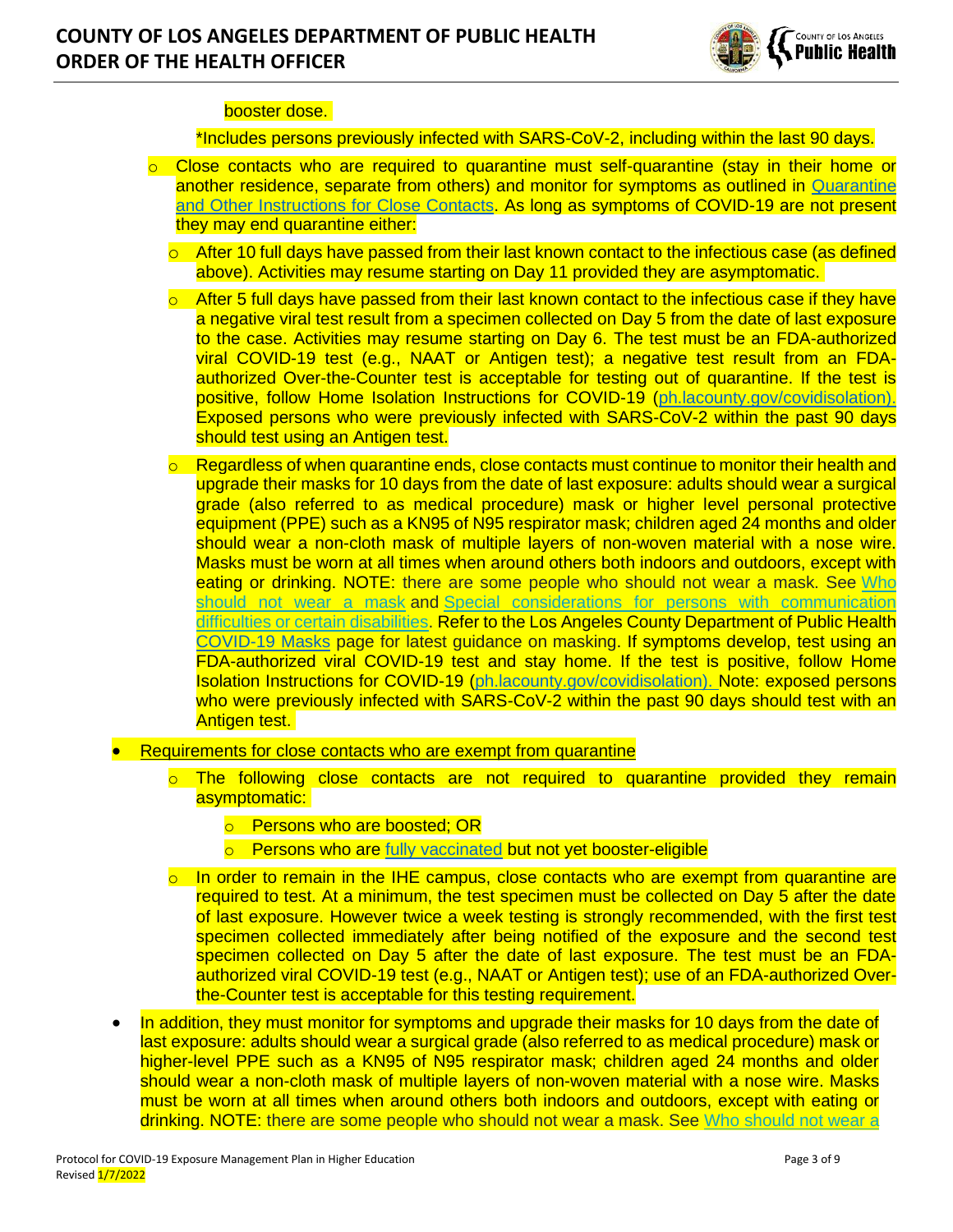

[mask](http://publichealth.lacounty.gov/acd/ncorona2019/masks/#notwear) and [Special considerations for persons with communication difficulties or certain disabilities.](http://publichealth.lacounty.gov/acd/ncorona2019/masks/#specialconsiderations) Refer to the Los Angeles County Department of Public Health [COVID-19 Masks](http://publichealth.lacounty.gov/acd/ncorona2019/masks/) page for latest guidance on masking. If symptoms develop, test using an FDA-authorized viral COVID-19 test and stay home. If the test is positive, follow Home Isolation Instructions for COVID-19 [\(ph.lacounty.gov/covidisolation\)](http://publichealth.lacounty.gov/acd/ncorona2019/covidisolation/).

- Employees with a campus exposure should follow guidance outlined in Cal/OSHA COVID-19 Prevention [Emergency Temporary Standards](https://www.dir.ca.gov/dosh/coronavirus/ETS.html) (ETS). However if an employee's quarantine period ends before they meet [Cal/OSHA's criteria for return-to-work,](https://dir.ca.gov/dosh/coronavirus/COVID19FAQs.html#outbreaks) they may return to the Worksite(s) as soon as they have cleared quarantine per the [Health Officer Quarantine Order.](http://publichealth.lacounty.gov/media/coronavirus/docs/HOO/HOO_Coronavirus_Blanket_Quarantine.pdf) A summary of requirements is provided in the Public Health guidance document on [Responding to](http://publichealth.lacounty.gov/acd/ncorona2019/workplaceresponse/)  [COVID-19 in the Workplace.](http://publichealth.lacounty.gov/acd/ncorona2019/workplaceresponse/)
- IHEs are required to have a plan to facilitate COVID-19 response testing for persons who have an exposure at the IHE. Staff and children who are tested must inform the IHE of the test results. Testing resources include: Employee Health Services or Occupational Health Services, Student Health Center, Personal Healthcare Providers, Community Testing Sites: [covid19.lacounty.gov/testing.](https://covid19.lacounty.gov/testing/) Individuals who need assistance finding a medical provider can call the LA County Information line 2- 1-1, which is available 24/7.
- IHE will assist with identifying housing for students and faculty to safely isolate or quarantine when needed.
- DPH will contact exposed students and employees who meet the quarantine requirement though the Case and Contact Investigation Program to collect additional information and issue the Health Officer Order for Quarantine.
- *Recommended*: IHE Compliance Task Force will determine whether additional notification is needed to inform the wider campus community about the exposure and precautions being taken to prevent spread of COVID-19. A general notification letter template is available at: [COVID-19 Template](http://publichealth.lacounty.gov/acd/Diseases/EpiForms/COVID_TemplateNotificationLetters_Educational_Settings_IHE.docx)  [Notification Letters for Education Settings.](http://publichealth.lacounty.gov/acd/Diseases/EpiForms/COVID_TemplateNotificationLetters_Educational_Settings_IHE.docx)

## **Exposure Management for 2 COVID-19 Cases within a 14-day Period at IHE Setting**

- ❑ *Required:* After identifying 2 confirmed cases (students and/or employees) within a 14-day period, IHE follows *required* steps for 1 confirmed case.
- ❑ *Recommended*: IHE Compliance Task Force assesses whether the 2 cases are epidemiologically linked, meaning that the two affected individuals were both present at some point in the same setting and same time while either or both were infectious\*.

*\*A case is considered to be infectious from 2 days before symptoms first appeared until they are no longer required to be isolated (i.e., no fever for at least 24 hours without the use of medicine that reduces fever AND other symptoms have improved AND at least 10 days have passed since symptoms first appeared). A person with a positive COVID-19 test but no symptoms is considered infectious from 2 days before their test was taken until 10 days after their test.*

- Determination of epidemiological links between cases may require further investigation to understand exposure history and identify all possible locations and persons that may have been exposed to the case while infectious at the site. NOTE: Epidemiologically linked cases include persons with identifiable connections to each other such as sharing a physical space (e.g., in a classroom, office, or gathering), indicating a higher likelihood of linked spread of disease in that setting rather than sporadic transmission from the broader community.
- If epidemiological links do not exist, IHE continues with routine exposure management.
- If epidemiological links exist, IHE reinforces messages to students and employees on precautions to take to prevent spread on campuses, including implementation of site-specific interventions.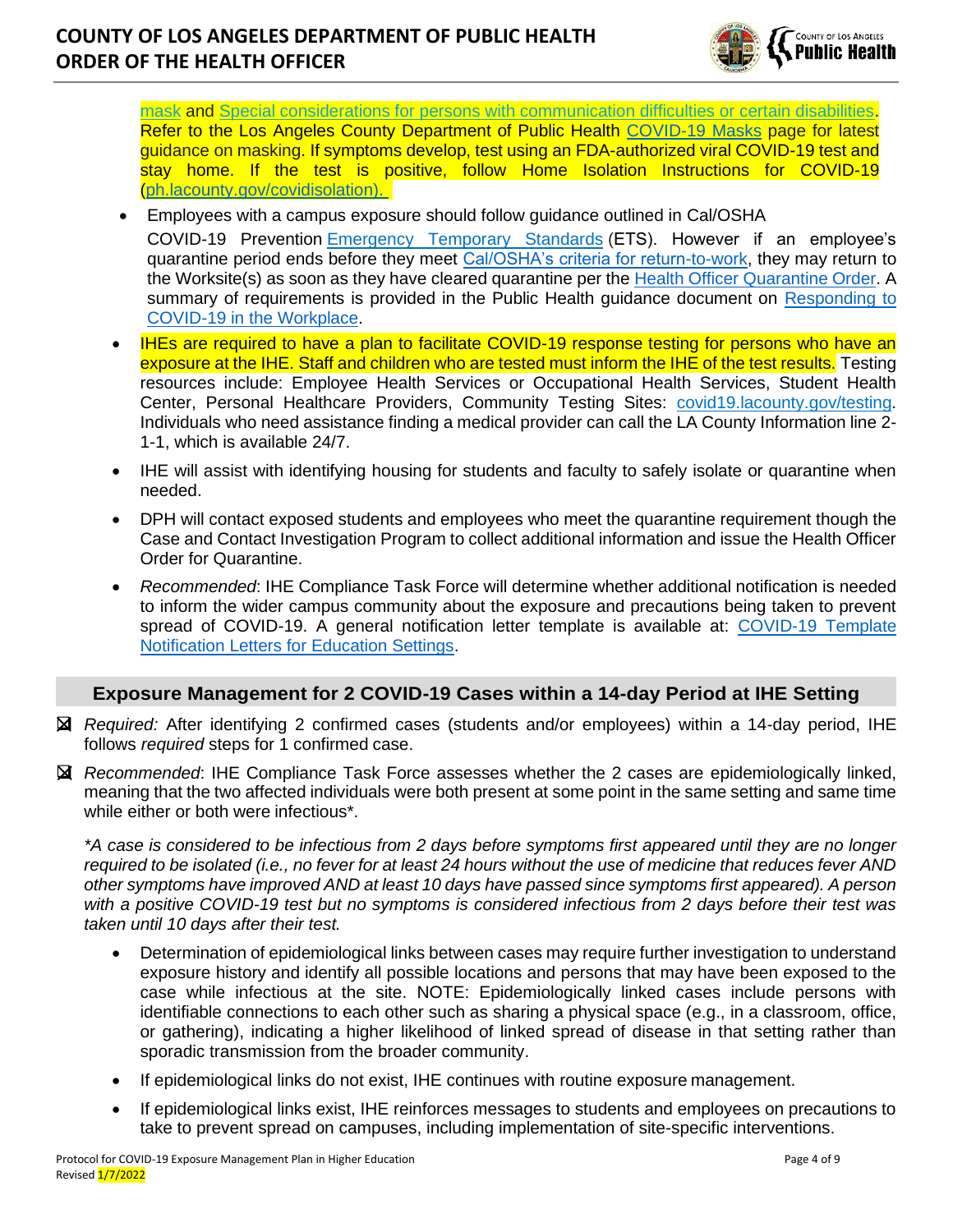

#### **Exposure Management for ≥ 3 COVID-19 Cases within a 14-day Period at IHE Setting**

- ❑ *Required:* If IHE identifies a cluster of 3 or more confirmed cases (students and/or employees) within a 14 day period, IHE should proceed with the following steps:
	- Report the cluster immediately to DPH. Secure online reporting is the preferred method for notifying DPH and can be done on a computer or mobile device with access to the secure web application: [http://www.redcap.link/lacdph.educationsector.covidreport.](http://www.redcap.link/lacdph.educationsector.covidreport) If online reporting is not possible, reporting can be done manually by downloading and completing the [COVID-19 Case and](http://publichealth.lacounty.gov/acd/Diseases/EpiForms/COVID_OBlinelist_Education_Sector.xlsm)  [Contact Line List for the Education Sector](http://publichealth.lacounty.gov/acd/Diseases/EpiForms/COVID_OBlinelist_Education_Sector.xlsm) and sending it to [ACDC-Education@ph.lacounty.gov.](mailto:ACDC-Education@ph.lacounty.gov)
	- DPH will review the submitted information to determine whether the outbreak criteria have been met and will contact the IHE within 1 business day to advise on next steps.
	- Outbreak Criteria:
		- o IHE Non-residential Setting: At least 3 confirmed cases with symptomatic or asymptomatic COVID-19 within a 14-day period in a group\* with members who are epidemiologically linked, do not share a household, and are not a close contact of each other outside of the campus. \*IHE groups include persons that share a common membership (e.g., Greek or other social organization, athletic teams, sports and recreation clubs, academic cohort, workplace on campus).
		- o IHE Residential Setting\*: At least 3 laboratory-confirmed cases with symptomatic or asymptomatic COVID-19 within a 14-day period within the same or multiple dwellings that share a common area.

\*IHE Residential Settings include on- and off-campus residential housing facilities where groups of IHE students and/or employees congregate and/or reside (e.g., on-campus residences, on- or off- campus Greek housing).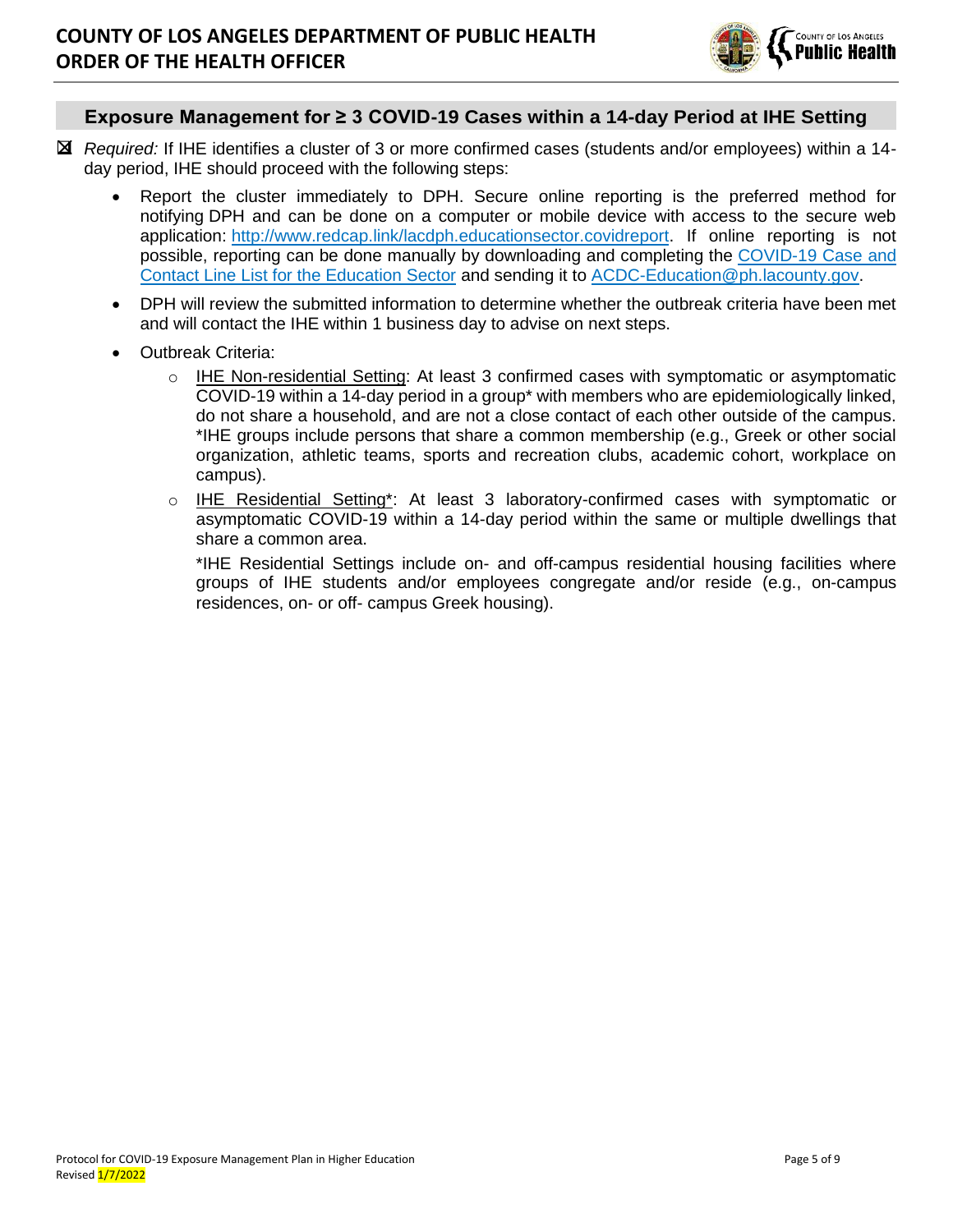

# **Appendix A: Steps for managing exposures to 1, 2, and ≥ 3 confirmed COVID-19 cases in non-residential or residential congregate settings associated with IHE**

|          | 1) Required: IHE instructs the case to follow Home Isolation Instructions.<br>2) Required: IHE informs case that DPH will contact the case directly to collect<br>additional information and issue Health Officer Order for Isolation.<br>3) Required. IHE works with the case to identify IHE contacts with exposure. |
|----------|------------------------------------------------------------------------------------------------------------------------------------------------------------------------------------------------------------------------------------------------------------------------------------------------------------------------|
| 1 Case   | 4) Required: IHE notifies identified contacts of exposure and instructs them to<br>quarantine, test for COVID-19 due to their exposure, and provided a copy of<br>the Public Health Emergency Quarantine Order.                                                                                                        |
|          | 5) Required: IHE informs contacts that DPH will contact them directly to collect<br>additional information and issue the Public Health Emergency Quarantine<br>Order.                                                                                                                                                  |
|          | 6) Required: IHE submits a report to DPH within 1 business day with information<br>on the confirmed case and persons who were exposed to the case at the IHE<br>within 1 business day.                                                                                                                                 |
|          | 7) Recommended: IHE sends general notification* to inform the relevant campus<br>community of the exposure and precautions being taken to prevent spread.                                                                                                                                                              |
|          | 1) Required: Follow steps for 1 confirmed case.                                                                                                                                                                                                                                                                        |
| 2 Cases  | 2) Recommended: If the 2 cases occurred within 14 days of each other, IHE<br>works with DPH to determine whether the cases have epidemiological (epi)<br>links. If Epi links exist: IHE implements additional infection control measures.                                                                              |
|          | 1) Required: If a cluster of 3 or more cases occurred within 14 days of each<br>other, IHE report this immediately to DPH.                                                                                                                                                                                             |
| 3+ Cases | 2) Required: DPH determines if outbreak criteria have been met. If outbreak<br>criteria are met, a DPH outbreak investigation is activated, and a public health<br>investigator will contact the IHE to coordinate the outbreak investigation.                                                                         |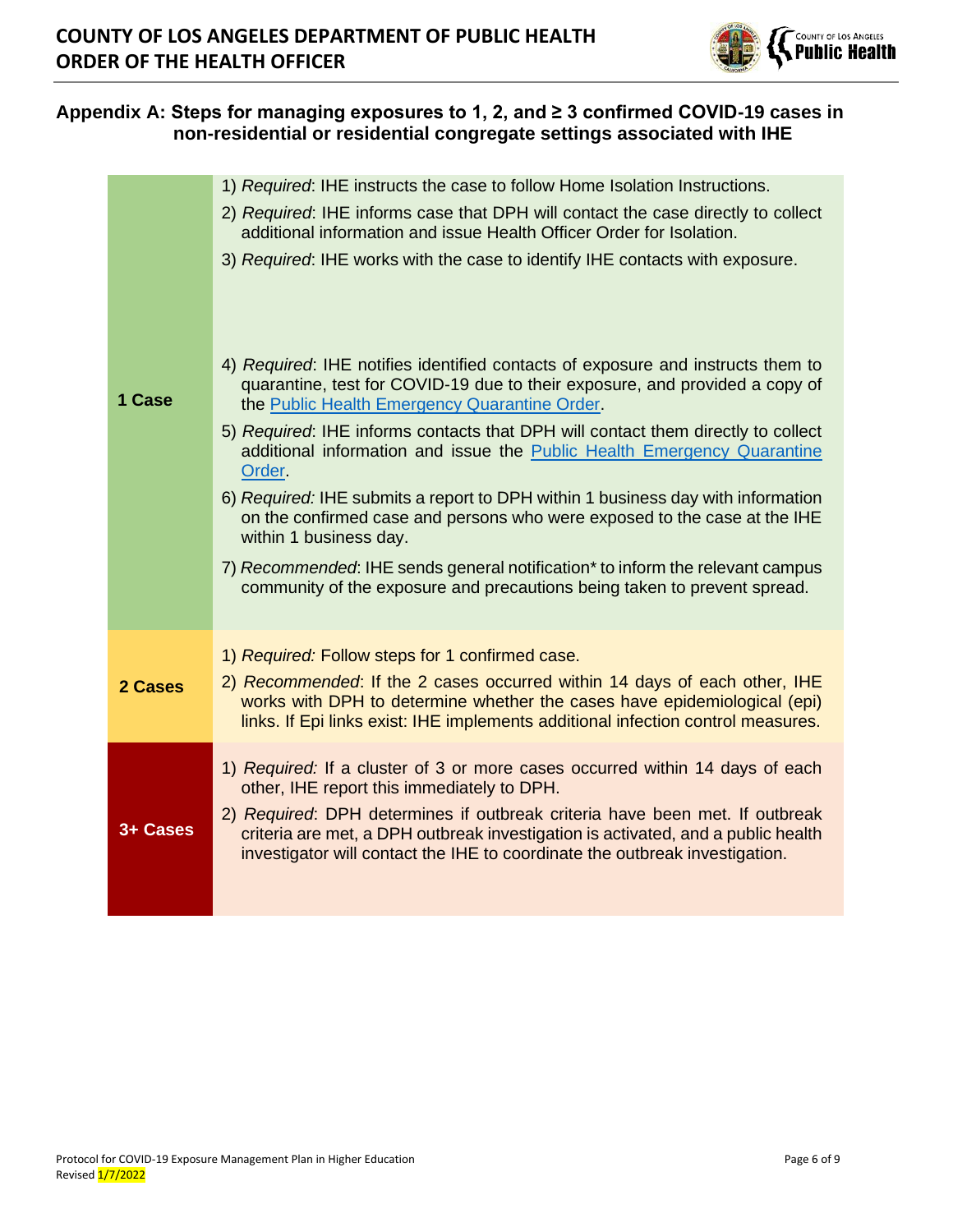

# **Appendix B: COVID-19 Guidance for Isolation and Quarantine Plans for Students At Institutes of Higher Education**

#### **Guidance for isolation plans for students with COVID-19:**

- If student is from local community: IHE should determine if the student is able to isolate in their family homes in accordance with Public Health's [Home Isolation Guidance](http://publichealth.lacounty.gov/acd/ncorona2019/covidisolation/) [\(ph.lacounty.gov/covidisolation\)](http://publichealth.lacounty.gov/acd/ncorona2019/covidisolation/).
- If student lives off-campus: IHE should determine if the living conditions are adequate to support isolation without putting other students at risk in accordance with Public Health's [Home Isolation Guidance.](http://publichealth.lacounty.gov/acd/ncorona2019/covidisolation/)
- If student lives on campus in a single room: IHE should determine if the living conditions are adequate to support isolation without putting other students are risk in accordance with Public Health's Home Isolation [Guidance.](http://publichealth.lacounty.gov/acd/ncorona2019/covidisolation/)
	- $\circ$  Students in isolation should be restricted to their room in the isolation area. These students cannot attend class, visit other areas of the campus (e.g., fitness center, cafeteria, library, or laundry room), go to the grocery store or pharmacy, or attend any other events or gatherings.
	- o Students in isolation should not share bathrooms or common spaces with students not in isolation.
- If the off- or on-campus living quarters are not appropriate for isolation: IHE should consider developing a dedicated isolation area, such as dedicating floors, halls, or other separate living spaces for the isolation of students infected with COVID-19 in accordance with Public Health's [Home Isolation Guidance.](http://publichealth.lacounty.gov/acd/ncorona2019/covidisolation/)
	- $\circ$  Students in isolation should be housed separately from other students, preferably with their own dedicated points of entry/exit, physical barriers, and visible signage to separate those in isolation from students who do not have COVID-19.
	- $\circ$  Students in isolation should be restricted to their room in the isolation area if there are students in the same area who are not in isolation.
	- $\circ$  Students in isolation may be housed together and may share bathrooms and common spaces. These students cannot attend class, visit other areas of the campus (e.g., fitness center, cafeteria, library, or laundry room), go to the grocery store or pharmacy, or attend any other events or gatherings.
	- $\circ$  If adequate space cannot be dedicated on campus, local hotels and motels may be able to provide sufficient short-term housing. The same isolation scheme would apply for a student in a single room on a floor with other students not on isolation.
- Efforts should be made to ensure compliance with COVID-19 isolation as per Public Health's [Home Isolation](http://publichealth.lacounty.gov/acd/ncorona2019/covidisolation/)  [Guidance,](http://publichealth.lacounty.gov/acd/ncorona2019/covidisolation/) either with direct monitoring or indirect monitoring (i.e. ID card monitoring, contact tracing apps on phones, etc.).
- Outside visitation is not permitted to students in isolation. If the student in isolation requires essential services, staff must wear personal protective equipment, limit their exposure to students, wash hands upon leaving the area, and monitor for signs and symptoms of illness.
- Students in isolation should be provided with any necessary supplies and services (e.g., food, cleaning supplies, laundry, thermometer, medications, information on who to contact if they become ill).
- If the student in isolation requires medical care, the healthcare provider, emergency medical services, and anyone else assisting with the transportation of student should be notified of the student's COVID-19 infection so they can take proper precautions.
- If the student in isolation must leave the living quarters, they should wear a surgical mask or respirator, physically distance themselves from others, and go directly to/from their destination.
- Students in isolation should be given online educational access to missed classes when possible.
- Routine health checks for students in isolation should be done virtually when possible.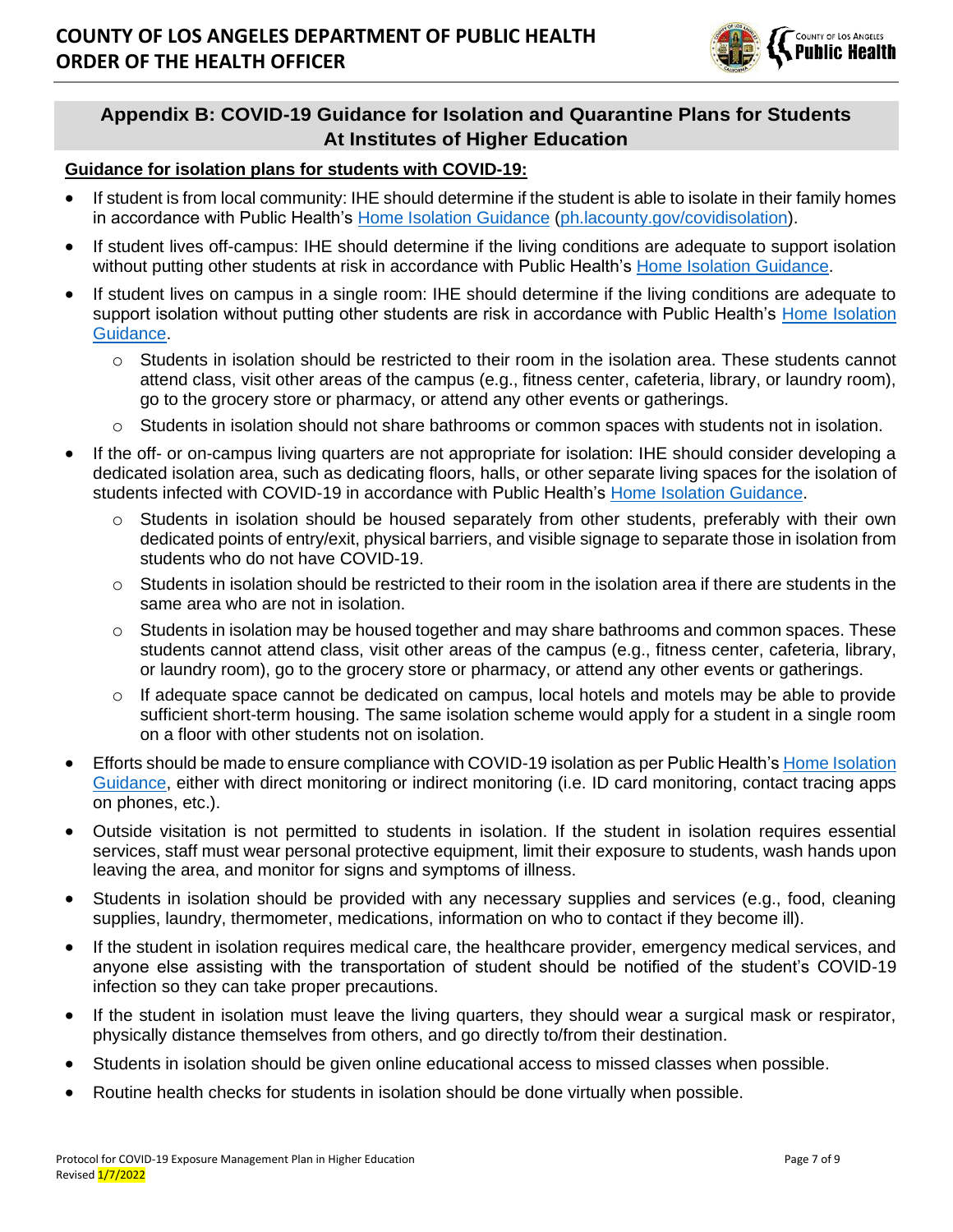

#### **Guidance for quarantine plans for students required to quarantine**

- If student is from local community: IHE should determine if the student is able to quarantine in their family homes in accordance with Public Health's [Home Quarantine Guidance](http://publichealth.lacounty.gov/acd/ncorona2019/covidquarantine/) [\(ph.lacounty.gov/covidquarantine\)](http://publichealth.lacounty.gov/acd/ncorona2019/covidquarantine/).
- If student lives off-campus: IHE should determine if the living conditions are adequate to support quarantine without putting other students or household members at risk in accordance with Public Health's Home [Quarantine Guidance.](http://publichealth.lacounty.gov/acd/ncorona2019/covidquarantine/)
- If a student lives on campus in a single room: IHE should determine if the living conditions are adequate to support quarantine without putting other students at risk in accordance with Public Health's Home [Quarantine Guidance.](http://publichealth.lacounty.gov/acd/ncorona2019/covidquarantine/)
	- $\circ$  Students in quarantine should be restricted to their room in the quarantine area. These students cannot attend class, visit other areas of the campus (e.g., fitness center, cafeteria, library, or laundry room), go to the grocery store or pharmacy, or attend any other events or gatherings.
	- $\circ$  Students in quarantine should be kept away from other persons in quarantine (i.e., they should not share a room nor be in common rooms together). Ideally, they should use a separate bathroom. If this is not possible, they should wear a surgical mask or respirator when in the common bathroom, avoid being in the bathroom at the same time as others if possible, and should disinfect the bathroom themselves after each use.
- If the off- or on-campus living quarters are not appropriate for quarantine: IHE should consider developing a dedicated quarantine area. All quarantined students should follow Public Health's [Home Quarantine](http://publichealth.lacounty.gov/acd/ncorona2019/covidquarantine/)  [Guidance.](http://publichealth.lacounty.gov/acd/ncorona2019/covidquarantine/)
	- $\circ$  Students in quarantine should be housed separately from other students preferably with their own dedicated points of entry/exit, physical barriers, and visible signage to separate quarantined students from others in the living quarters.
	- $\circ$  Students in quarantine should be restricted to their room in the quarantine area. These students cannot attend class, visit other areas of the campus (e.g., fitness center, cafeteria, library, or laundry room), go to the grocery store or pharmacy, or attend any other events or gatherings.
	- $\circ$  Students in quarantine should be kept away from other persons in quarantine (i.e., they should not share a room nor be in common rooms together). Ideally, they should use a separate bathroom. If this is not possible, they should wear a surgical mask or respirator when leaving their room and when in the shared bathroom. They should avoid being in the shared bathroom at the same time as others if possible and should disinfect the bathroom themselves after each use.
	- $\circ$  If adequate space cannot be dedicated on campus, local hotels and motels may be able to provide sufficient short-term housing. The same quarantine scheme would apply for a student in a single room on a floor with other students not in quarantine.
- Efforts should be made to ensure compliance with COVID-19 quarantine as per Public Health's Home [Quarantine Guidance,](http://publichealth.lacounty.gov/acd/ncorona2019/covidquarantine/) either with direct monitoring or indirect monitoring (i.e. ID card monitoring, contact tracing apps on phones, etc.).
- Outside visitation is not permitted to students in quarantine. If the student in quarantine requires essential services, staff must wear personal protective equipment, limit their exposure to students, wash hands upon leaving the area and monitor for signs and symptoms of illness.
- Students in quarantine should be provided with any necessary supplies and services (e.g., food, cleaning supplies, laundry, thermometer, medications, information on who to contact if they become ill).
- If the student in quarantine requires medical care, the healthcare provider, emergency medical services, and anyone else assisting with the transportation of student should be notified of the student's exposure so they can take proper precautions.
- If the student in quarantine must leave the living quarters, they should wear a surgical mask or respirator,